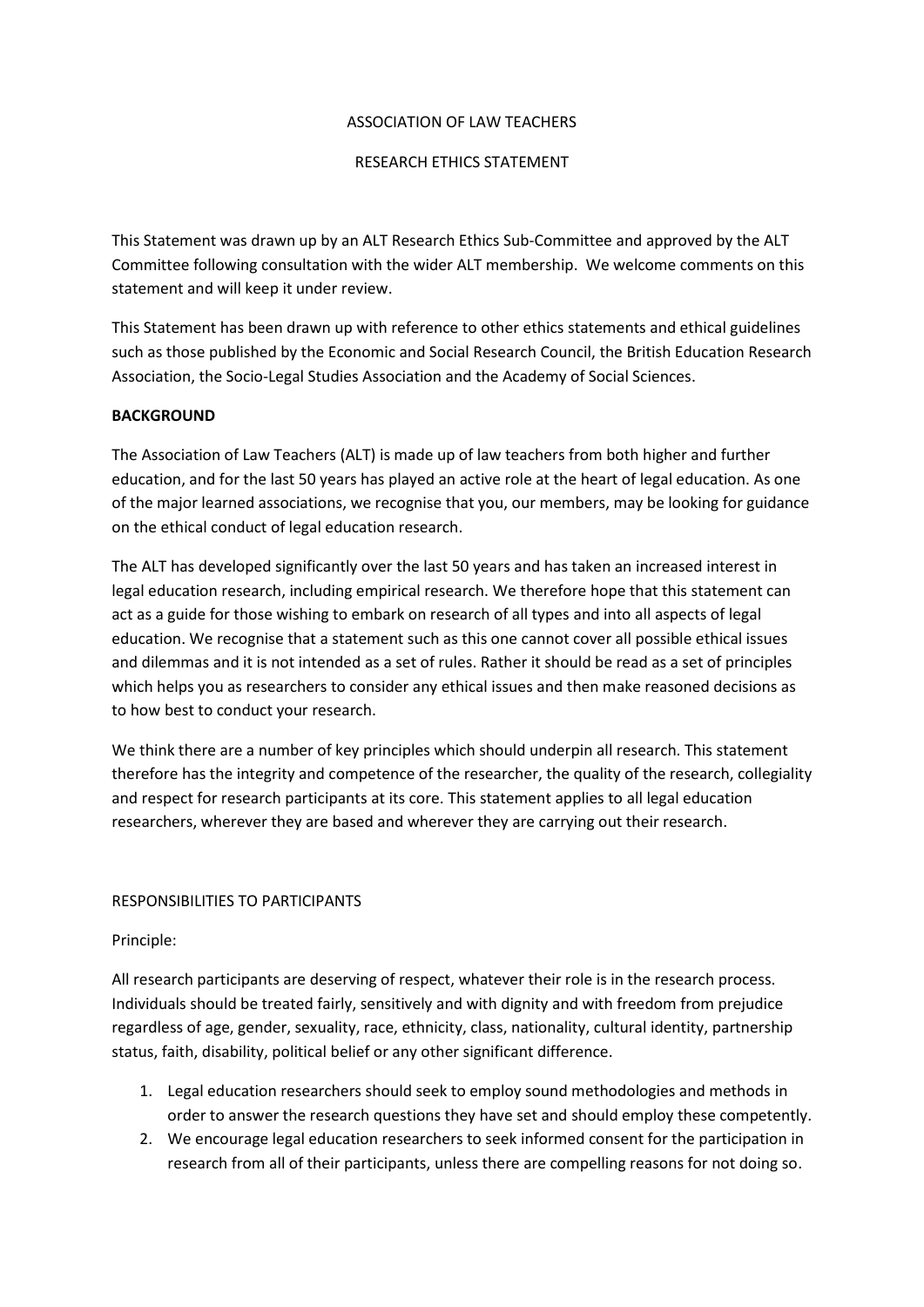- 3. Informed consent requires that participants are given sufficient information about the research, including the purpose of the research, the method of research and the planned use of any data gathered to make a choice about whether they wish to be involved. In addition, informed consent requires that participants are given sufficient time to make that decision.
- 4. We recognise that there may be situations where fully informed consent is not appropriate because it will impact on the research and skew the data. We expect this to be an exception to a general presumption of informed consent and this exception should be justified in each case.
- 5. Legal education researchers often engage in action research. In this area in particular, we encourage researchers to consider how their own research role impinges on others and whether a dual role, as for example a teacher and researcher or a colleague and researcher, may lead to tensions and conflict of interests. Any such possibility should be addressed in the research design.
- 6. In some cases covert research may be appropriate. We do not wish to discourage researchers from carrying out covert research where this is the most appropriate method for answering a particular research question. However, where covert research is to be used, we encourage researchers to carefully consider whether there is any risk of harm to participants and if so whether that level of risk is justifiable.
- 7. Legal education researchers should aim to minimise any risk of harm to themselves or their research participants. We take 'harm' to include notions of physical harm and emotional distress.
- 8. Legal education researchers must recognise the right of any research participant to withdraw from the research for any or no reason and at any time, and participants should be informed of this right.
- 9. In some cases it may not be possible for the participant's data to be removed from the research (perhaps because it can no longer be identified as coming from the participant). Where this is the case, participants should be informed in advance that there are limits to their right to withdraw and what those limits are.
- 10. The confidential and anonymous treatment of participants' data is considered the norm in legal education research. The privacy of research participants should therefore be respected unless specifically waived by them.
- 11. However, legal education researchers should not give unrealistic guarantees about confidentiality and anonymity and should bear in mind, for example, that where there is a serious risk of harm, researchers may have to disclose information in order to prevent such harm.
- 12. Researchers who are professionally qualified may also be required by their professional codes of conduct to disclose information about, for example, malpractice.
- 13. Care should be taken by researchers to ensure that research findings are presented in such a way that participants cannot be identified from the information given. This is particularly so where the community being researched is relatively small.
- 14. Researchers must comply with legal requirements in relation to the storage and use of personal data and must ensure that data is stored securely.